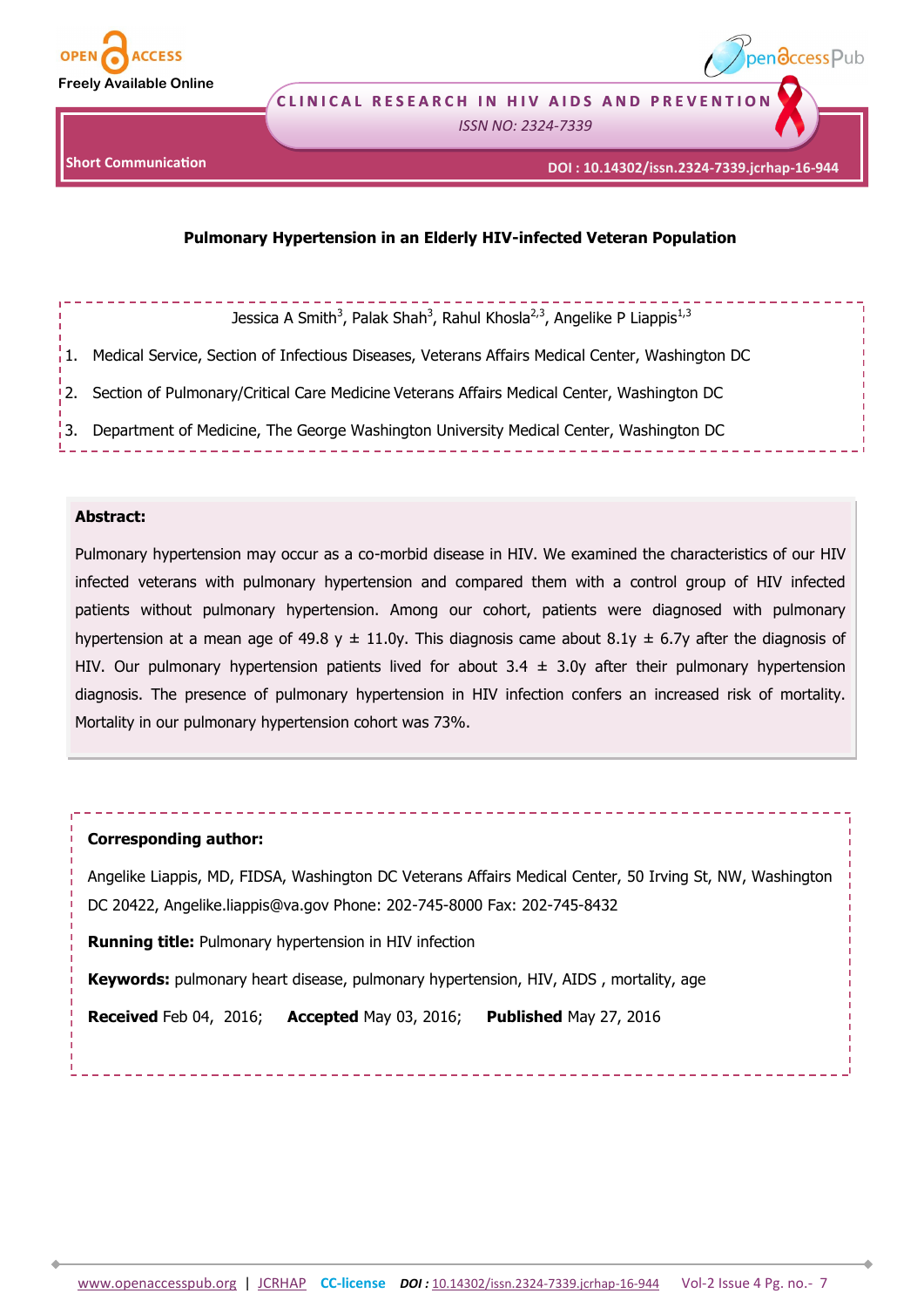

### **Introduction:**

With the advent and continued evolution of highly active antiretroviral therapy HIV has become a chronic disease. HIV patients now face comorbid diseases seen the general population with pulmonary hypertension being among them. HIV-infected individuals are at a much higher risk of developing pulmonary hypertension than the general population with a prevalence in the range of 0.5% to 10% in those with HIV [1-5]. When pulmonary hypertension occurs in the presence of HIV, mortality is increased [6]. As a result it is important for providers in HIV care to understand which patients are more likely to develop pulmonary hypertension. In so doing the disease may be detected and treated early. As patients age with the diagnosis of HIV, providers will be challenged to address health care disorders common to the population of patients represented in their clinics and, additionally, be faced with managing conditions which occur among HIVinfected patients at higher rates than those not infected with HIV. In this study we examined patients with pulmonary hypertension presenting to our urban clinic and describe the characteristics and associated comorbidities among older HIV-infected veterans.

#### **Methods:**

Between 1989 and 2009 we identified patients with a pulmonary hypertension diagnosis enrolled in the Washington DC Veterans Affairs Medical Center (DCVAMC) Primary-Care HIV Clinic Registry. The diagnosis of pulmonary hypertension was made either by echocardiography or right heart catheterization. Age, gender and HIV diagnosis-year were used to create a control group without pulmonary hypertension, matched at 3:1 to those with pulmonary hypertension. A retrospective review of our comprehensive electronic medical record (Vista\_CPRS) was supplemented with paper-charts where needed. Prior to initiation of work, the study was approved by our Institutional Review Board and the Research and Development Committee.



All analyses were conducted with two-tailed tests, accepting a P value of <0.05 (SPSS v21, Chicago, IL).

## **Results:**

We identified twenty-two HIV-infected subjects as having pulmonary hypertension in the 20-year observation period and matched sixty-seven HIVinfected control patients. All subjects (N=89) were male and the majority were African American (60.6%). Among all subjects, the mean age was 56.5 years(y)  $\pm$  10.1y.

Among those with pulmonary hypertension, the mean age at diagnosis of pulmonary hypertension was 49.8 y  $\pm$  11.0y. On average, our patients lived 3.4y  $\pm$ 3.0y with their pulmonary hypertension diagnosis and developed pulmonary hypertension  $8.1y \pm 6.7y$  after their HIV-diagnosis.

At the time of pulmonary hypertension diagnosis, only 25% of patients were on antiretroviral (ARV) therapy. Only 13% of those with pulmonary hypertension had achieved appropriate viral suppression. We found no difference in the mean nadir CD4-T lymphocyte counts in those with or without pulmonary hypertension.

The incidence of underlying disease was generally common in our urban population, with the most common being tobacco use (90.6%), drug abuse (52.9%), hypertension (HTN, 37.8%), hepatitis C virus infection (HCV, 39.3%), coronary artery disease (CAD, 13.3%) and diabetes mellitus (DM, 13.1%).

We failed to identify significant added risk from preexisting diagnoses of COPD, obstructive sleep apnea, sarcoidosis, connective tissue disease or interstitial lung disease when compared to HIV positive controls without pulmonary hypertension. We did find that congestive heart failure (CHF) was significantly more prevalent among pulmonary hypertension patients (56% vs 2%, p <0.001). The presence of pulmonary hypertension was the one significant risk factor among our cohort for CHF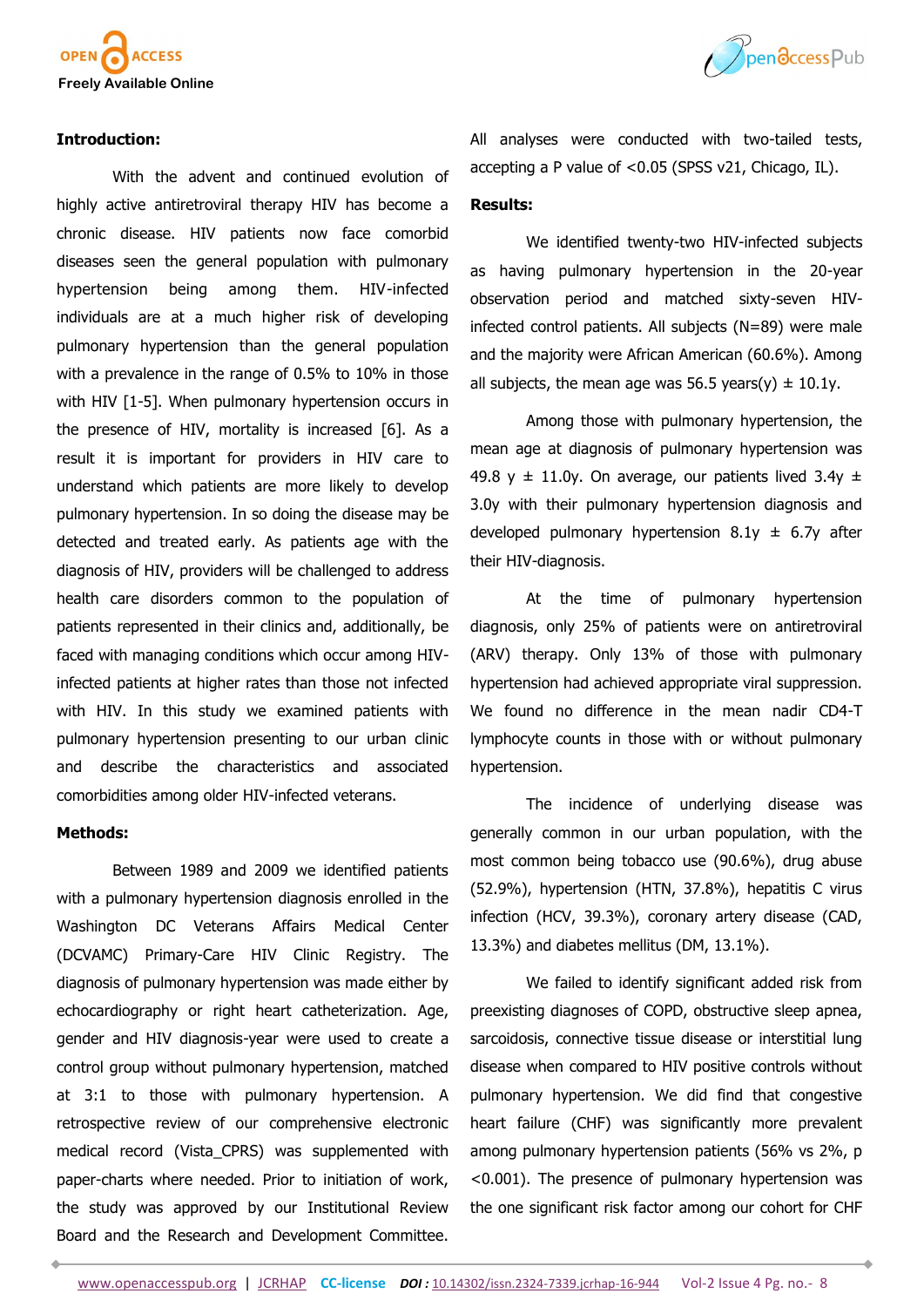



after controlling for the presence of HTN, DM, smoking and CAD (OR 62.0, P<0.001).

During the 20 year study period, the all cause mortality was high among our patients with a diagnosis of pulmonary hypertension (17/22, 73%). This was significantly higher than the all-cause mortality experienced by the age, gender and HIV diagnosis-year matched controls without pulmonary hypertension (28/67,41.7%, P= 0.006). Although the pulmonary hypertension contribution to mortality was also present after controlling for the contribution of HTN, CAD, smoking and DM, it failed to reach the level of significance (OR 2.51, P=0.09). Among those who died in the cohort (45/89, 50.6%), there were significantly more patients with a pulmonary hypertension diagnosis (37.8% vs 11.4%, p=0.0032) and a non-significant trend in the underlying presence of CHF (26.7% vs 6.7%, P=0.08).

#### **Discussion:**

In our cohort the median age at the time of pulmonary hypertension diagnosis was 49.8 years. This is older than the average age of 41-42 years reported elsewhere [1]. The interval between the diagnosis of HIV and development of pulmonary hypertension was, on average, 8 years (median 10 years). This interval is considerably longer when compared to a case-series review where the mean time to development of pulmonary hypertension from HIV diagnosis was 33 months [4]. The changes in physiology that herald pulmonary hypertension in subjects infected with HIV can occur as early as 3 months after HIV infection [5]. Despite presenting later in their HIV-disease with the pulmonary hypertension diagnosis, our patients lived a median of 3 years with their pulmonary hypertension diagnosis.

We found our aged and aging patients were particularly vulnerable to a diagnosis of pulmonary hypertension. HIV care providers should be vigilant in

screening for pulmonary hypertension, even in the elderly. A concurrent diagnosis of congestive heart failure or diastolic dysfunction may serve to help identify patients who should be further screened and followed closely for the development of PH. As a disease where HIV-infection conveys a particular risk, the diagnosis of pulmonary hypertension has the potential to offset the positive impact of HIV-care and HIV-care related outcomes.

### **Conclusion:**

Pulmonary hypertension is an important disease process that may occur in those infected with HIV. Although in other studies pulmonary hypertension occurs in younger HIV patients this study of our veterans shows that the disease may also occur in the aging and aged. It is important for providers of HIV care to be cognizant of this disease as its presence confers an increased risk of mortality. Perhaps early detection and treatment can decrease this risk. Further study of this population is needed.

#### **Sources of support: None**

## **Author Disclosure Statement:**

No competing financial interests exist for the authors

The views expressed in this article are those of the authors and do not necessarily reflect the policies of the Department of Veterans Affairs.

## **References:**

- 1. Henriques-Forsythe, M., Annangi, S., Farber, HW. (2015). Prevalence and hospital discharge status of human immunodeficiency virus-associated pulmonary arterial hypertension in the United States. *Pulm Circ*. 5(3):506-12.doi:10.1086/682222.
- 2. Cicalini, S., Almodovar, S., Grilli, E., Flores, S. (2011). Pulmonary hypertension and human immunodeficiency virus infection: epidemiology,